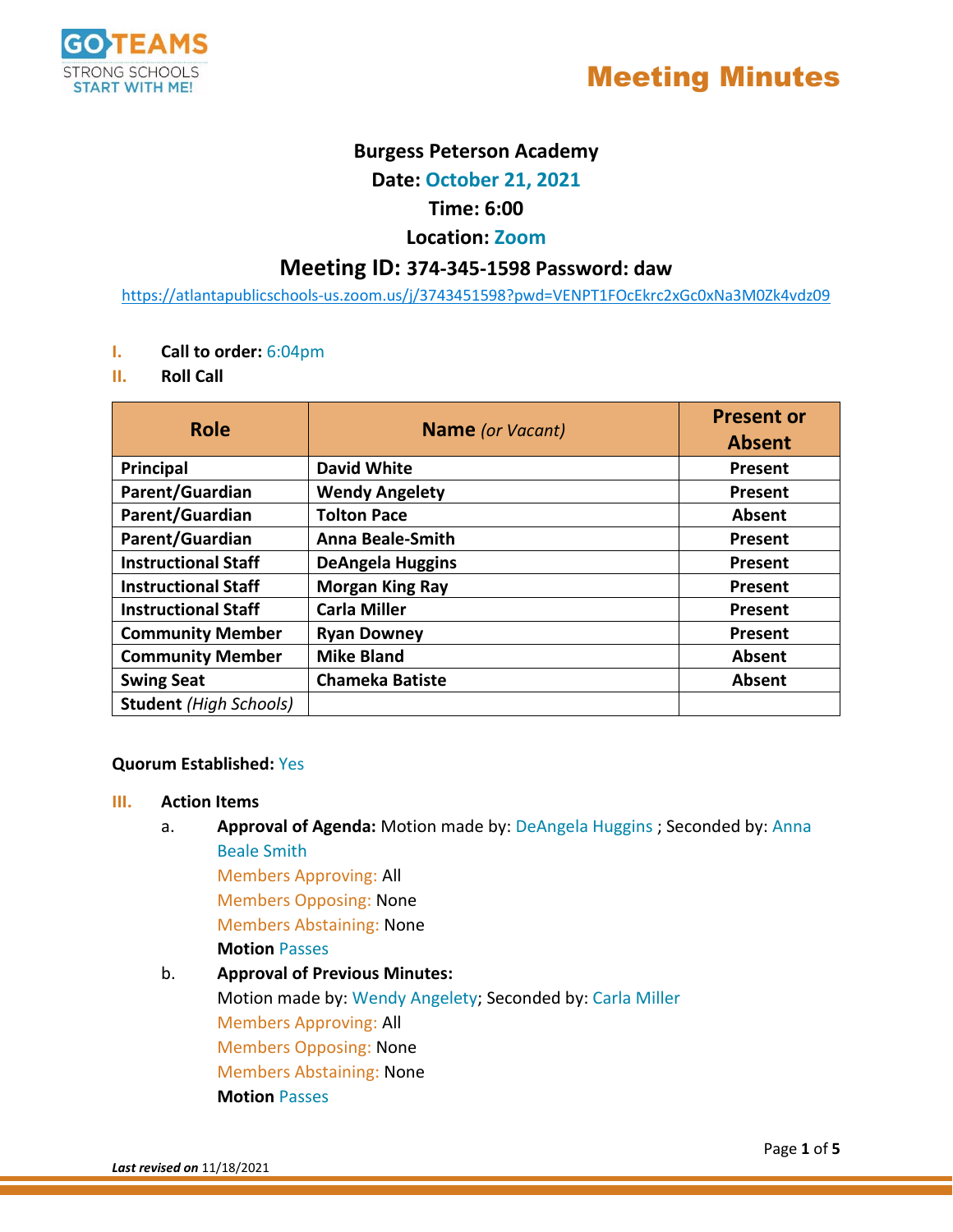

# Meeting Minutes

#### **IV. Discussion Items**

King Ray introduced the objectives of today's meeting. The Go Team will revise BPA's Mission statement and review current strategic plan.

Huggins reviewed notes from October 5, 2021 Strategic Plan Work Session. The work completed during the session will guide our discussions as we work to finalize the mission and strategic plan.

- a. **Discussion Item 1**: Mission/Vision
	- King Ray reviewed current mission statement: Burgess-Peterson Academy and its community strive to develop knowledgeable and caring learners, guiding them to become life-long thinkers and internationally-minded citizens through engaging, inquiry-based learning experiences.
	- There was discussion during the work session to add language around equity to the mission statement.
	- Miller read the mission of the APS' Center for Equity & Social Justice to get an idea on how equity was included.
	- King Ray read APS' mission statement.
	- D. White stated the importance of adding equity to genuinely reflect BPA.
	- Angelety suggested that we add "through the lens of equity and inclusion"
	- Beale Smith suggested adding social justice vs internationally minded; or in addition to internationally minded.
	- King Ray stated the internationally minded, which is also referred to as globally minded, correlates to us being an IB PYP school.
	- White stated that we could add social justice language vs replacing internationally minded in order to keep it as a focus for IB.
	- King Ray asked about the wordiness of mission statement.
	- Beale-Smith suggested that we look at the wording of knowledgeable, lifelong thinkers.
	- Angelety stated that we include socially-aware and caring learners vs social justice.
	- Miller pointed out that social justice is connected to the IB Action Cycle.
	- Downey suggested that we included language that focuses on equity in the local community.
	- Huggins asked if changing "internationally minded" to "global minded" would cover our desire to included language that focuses on the local community.
	- Angelety stated that the APS' initiatives on equity are so new. She asked "What does it mean?" and "What does it look like for us as a community?"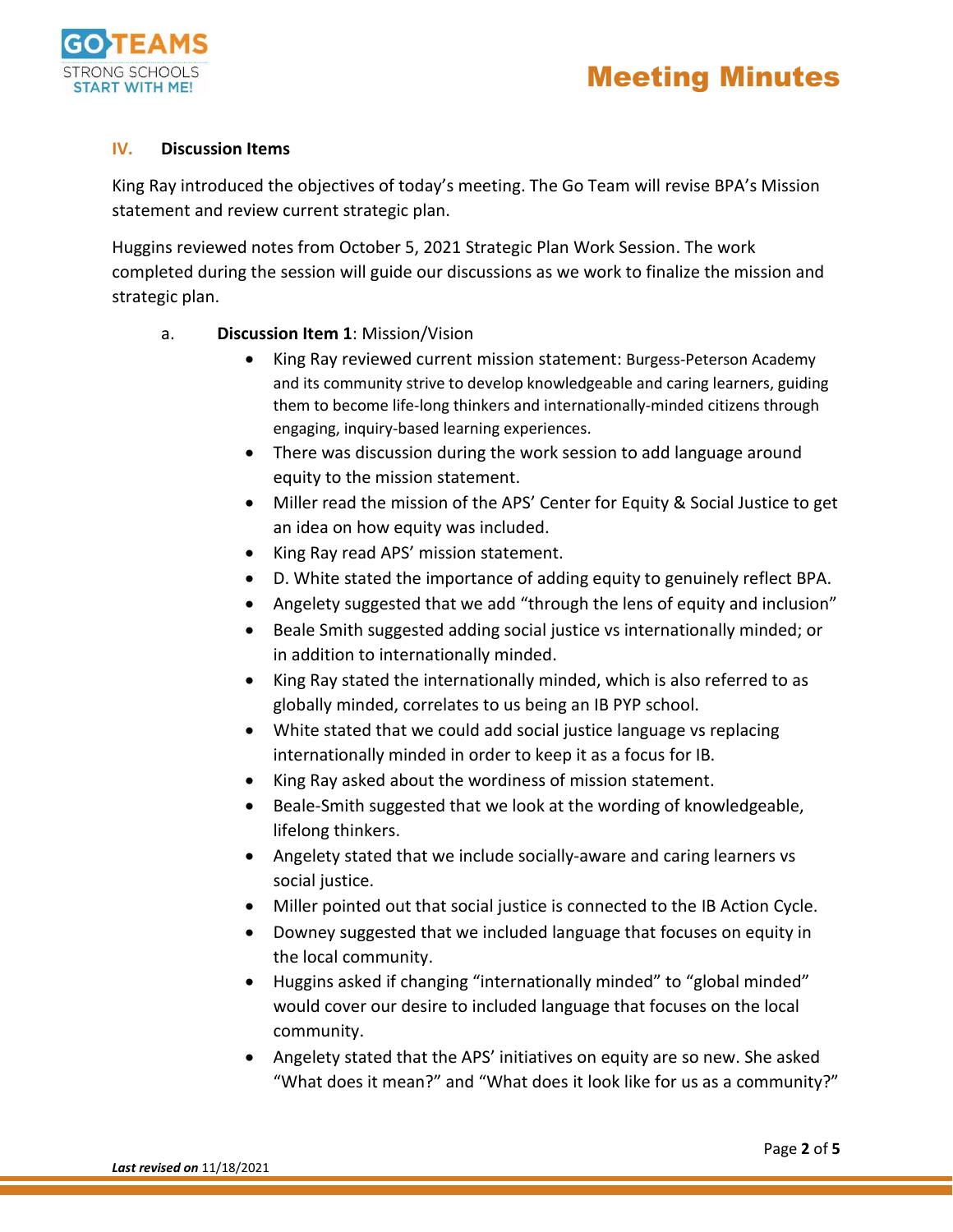

- Huggins stated that a mission statement should reflect who we are as a school and what we do every day.
- The team continued to discuss potential wording that would include equity, social justice, IB, and be action oriented. A final decision on the revised mission was not made. The team will revisit the discussion during our November 18<sup>th</sup> meeting.
- b. **Discussion Item 2**: Strategic Plan- The team discussed the current SMART goals in ELA and Math and the addition of a goal focused on IB and SEL/Health and Wellness.
	- i. ELA/MATH SMART Goals
		- King Ray presented the suggested changes to the ELA and Math goals.
		- Current ELA Goal: The percentage of students in grades 3, 4, 5 at BPA scoring proficient or above in reading/ELA will increase from 49% to 60% in June 2022.
		- Current Math Goal: The percentage of students in grades 3, 4, 5 at BPA scoring proficient or above in Math will increase from 50% to 60% in June 2022.
		- The changes presented for each goal were to extended the date to 2025 and the goal to 50% to 75%; or reflect incremental increases of 60% 2022 65% 2023 and 70% 2024. The team decided to extend the dates of both goals to 2025 and include the incremental increases.
	- ii. IB SMART Goal
		- Proposed goal: Burgess-Peterson will be reauthorized as an IB PYP school with 100% of programme standards and practices met.
		- The goal is aligned to BPA's reauthorization.
		- BPA will be reevaluated with a programme and standards rubric.
		- The team added June 2025 to the proposed goals.
		- New goal: Burgess-Peterson will be reauthorized as an IB PYP school with 100% of programme standards and practices met by June 2025.
	- iii. SEL SMART Goal
		- Proposed goal: We will maintain the CCRPI score of 90%+ and increase the school climate rating to 5 stars.
		- Goal is based on CCRPI and school climate rating
		- Prior CCRPI 93.7%, we would like to maintain 90%+
		- Prior school climate rating was 4 stars, we would like to increase the rating to 5 stars by June 2025.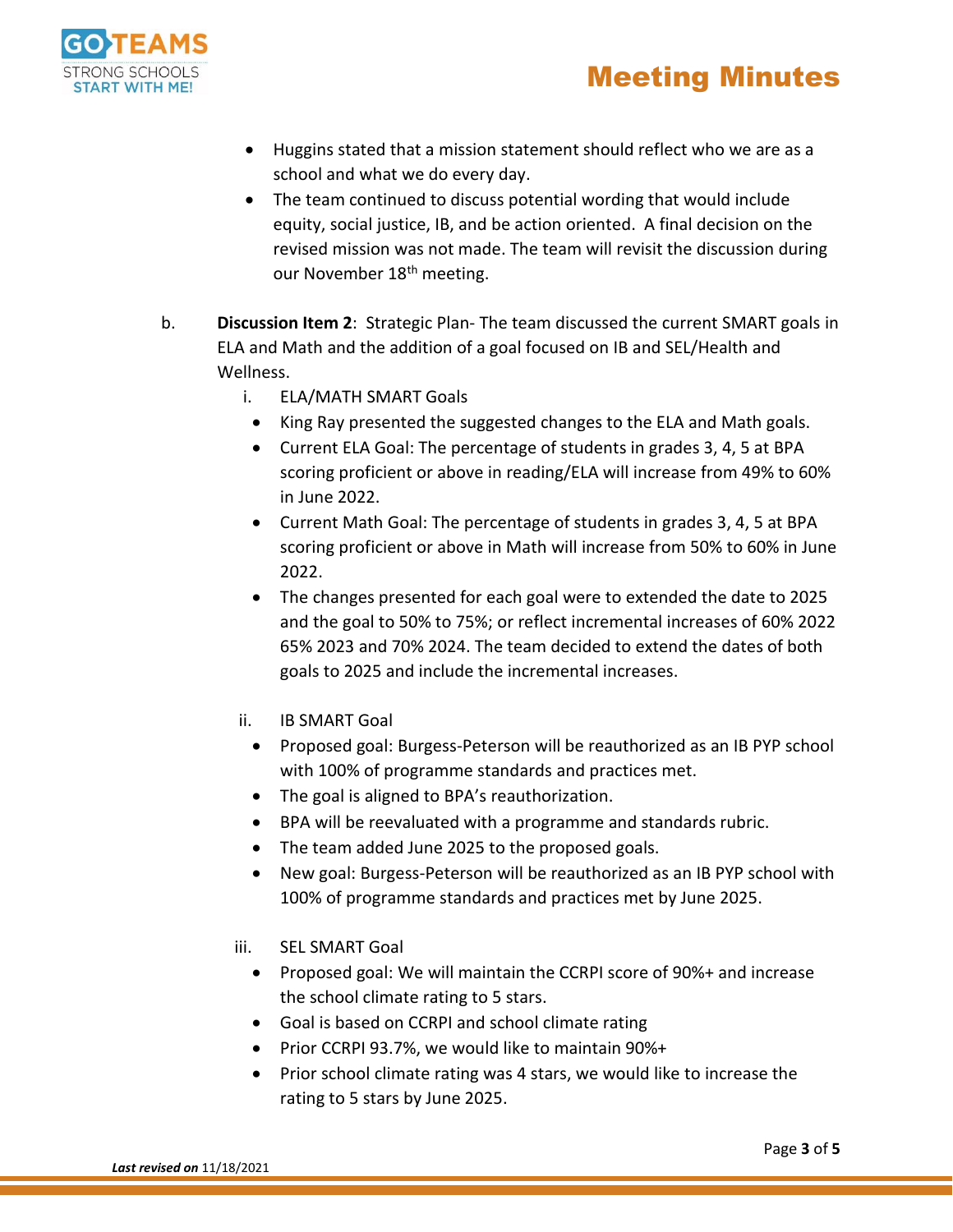

- Beale Smith asked if we should separate the measures into two goals.
- King Ray explained that in our strategic plan we rate our success towards meeting the goal.
- White stated that it is okay if we meet one portion of the goal and not the other.
- Beale-Smith wanted to know if the goal was achievable. White stated that it was.
- The team decided to add by 2025 to the goal.
- New Goal: We will maintain the CCRPI score of 90%+ and increase the school climate rating to 5 stars by 2025.

The team will look at the rest of the strategic plan at the November 18<sup>th</sup> meeting.

## **V. Information Items**

## a. **Principal's Report**

 White explained that as part of the process for Principal of the Year, he had to gather data over the past 6-7 years. He felt that the data would be relevant to the Go Team. He created PowerPoint with an overview of the data points that he will share with the Go Team via email. \*Data was not shared during the meeting due to time constraints.

#### **VI. Announcements**

- Angelety- Acknowledged a visitor that was present in the meeting for possible public comment. No response from the visitor.
- King Ray- Next Go Team meeting is Thursday, November  $18<sup>th</sup>$  at 6pm. We will continue discussing the strategic plan.
- White announced that King Ray had accepted the position as BPA's math coach.
- Beale-Smith stated the COVID vaccine for kids could be approved November 4<sup>th</sup>.

## **VII. Adjournment**

Motion made by: DeAngela Huggins; Seconded by: Carla Miller Members Approving: All Members Opposing: None Members Abstaining: None **Motion** Passes

#### **ADJOURNED AT** 7:10pm

-----------------------------------------------------------------------------------------------------------------------------